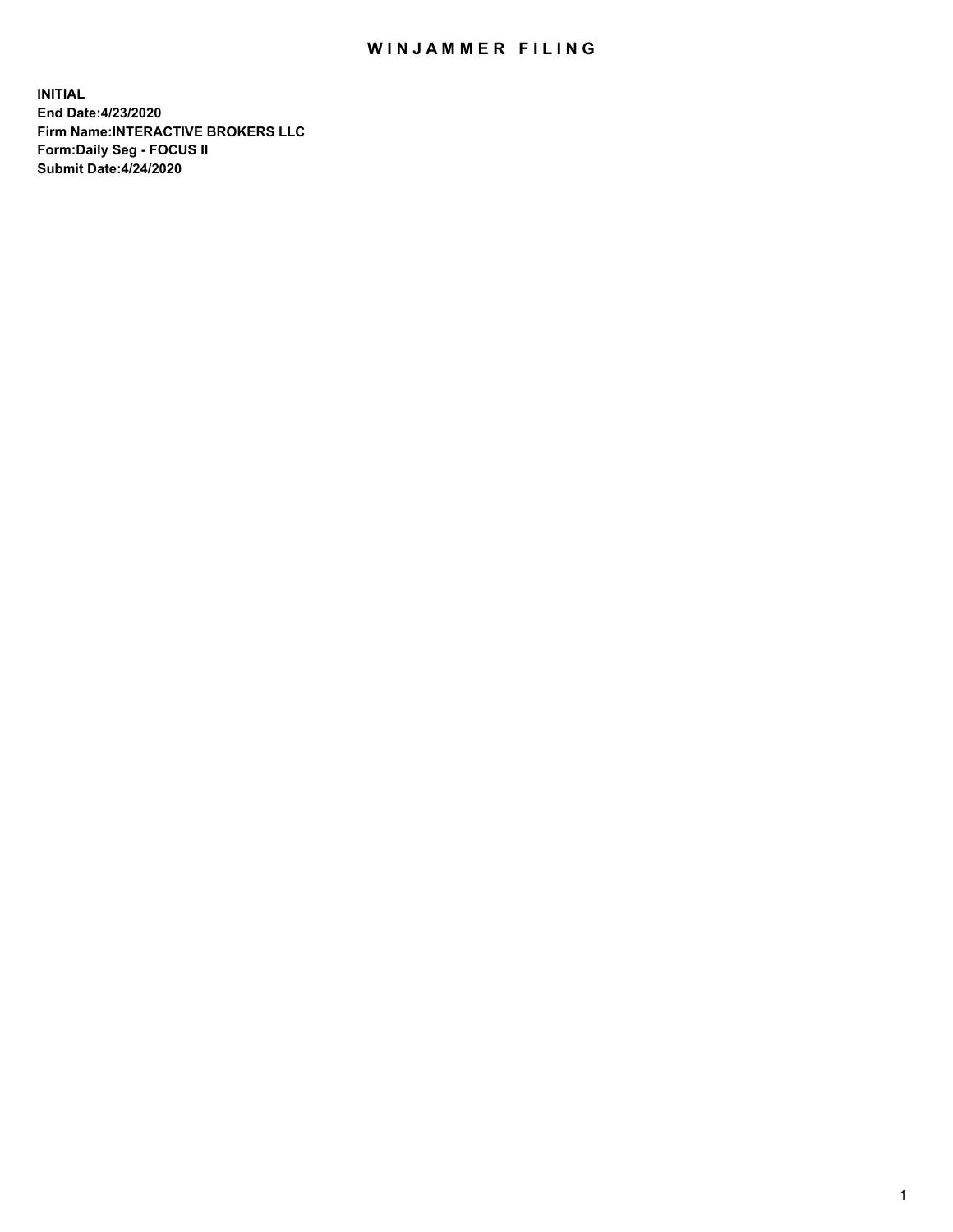**INITIAL End Date:4/23/2020 Firm Name:INTERACTIVE BROKERS LLC Form:Daily Seg - FOCUS II Submit Date:4/24/2020 Daily Segregation - Cover Page**

| Name of Company                                                                                                                                                                                                                                                                                                                | <b>INTERACTIVE BROKERS LLC</b>                                                                  |  |
|--------------------------------------------------------------------------------------------------------------------------------------------------------------------------------------------------------------------------------------------------------------------------------------------------------------------------------|-------------------------------------------------------------------------------------------------|--|
| <b>Contact Name</b>                                                                                                                                                                                                                                                                                                            | <b>James Menicucci</b>                                                                          |  |
| <b>Contact Phone Number</b>                                                                                                                                                                                                                                                                                                    | 203-618-8085                                                                                    |  |
| <b>Contact Email Address</b>                                                                                                                                                                                                                                                                                                   | jmenicucci@interactivebrokers.c<br>om                                                           |  |
| FCM's Customer Segregated Funds Residual Interest Target (choose one):<br>a. Minimum dollar amount: ; or<br>b. Minimum percentage of customer segregated funds required:%; or<br>c. Dollar amount range between: and; or<br>d. Percentage range of customer segregated funds required between:% and%.                          | $\overline{\mathbf{0}}$<br>$\overline{\mathbf{0}}$<br>155,000,000 245,000,000<br>0 <sub>0</sub> |  |
| FCM's Customer Secured Amount Funds Residual Interest Target (choose one):<br>a. Minimum dollar amount: ; or<br>b. Minimum percentage of customer secured funds required:%; or<br>c. Dollar amount range between: and; or<br>d. Percentage range of customer secured funds required between:% and%.                            | <u>0</u><br>$\overline{\mathbf{0}}$<br>80,000,000 120,000,000<br>0 <sub>0</sub>                 |  |
| FCM's Cleared Swaps Customer Collateral Residual Interest Target (choose one):<br>a. Minimum dollar amount: ; or<br>b. Minimum percentage of cleared swaps customer collateral required:% ; or<br>c. Dollar amount range between: and; or<br>d. Percentage range of cleared swaps customer collateral required between:% and%. | $\overline{\mathbf{0}}$<br>$\underline{\mathbf{0}}$<br>0 <sub>0</sub><br>00                     |  |

Attach supporting documents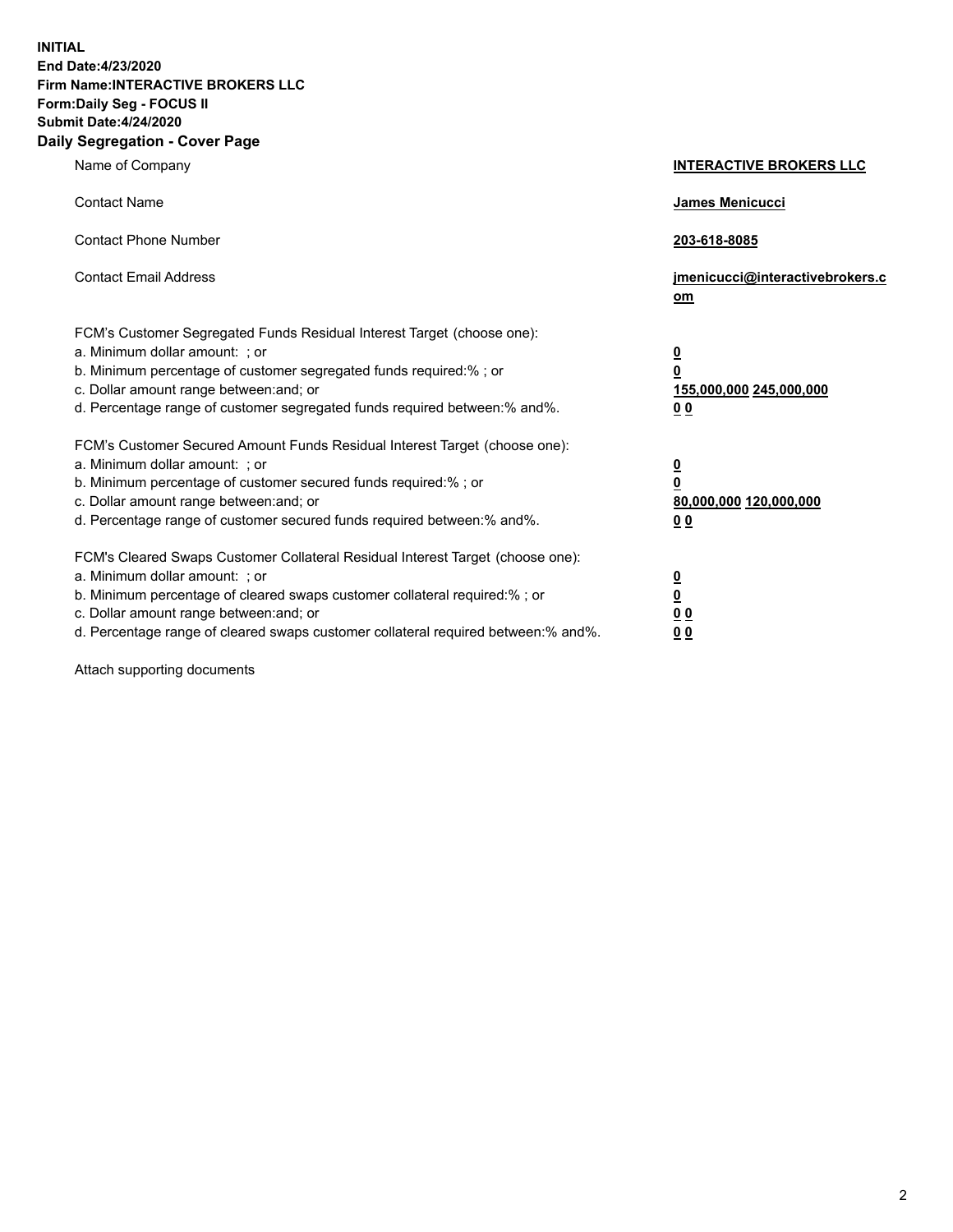**INITIAL End Date:4/23/2020 Firm Name:INTERACTIVE BROKERS LLC Form:Daily Seg - FOCUS II Submit Date:4/24/2020 Daily Segregation - Secured Amounts**

## Foreign Futures and Foreign Options Secured Amounts Amount required to be set aside pursuant to law, rule or regulation of a foreign government or a rule of a self-regulatory organization authorized thereunder **0** [7305] 1. Net ledger balance - Foreign Futures and Foreign Option Trading - All Customers A. Cash **572,846,028** [7315] B. Securities (at market) **0** [7317] 2. Net unrealized profit (loss) in open futures contracts traded on a foreign board of trade **-485,984** [7325] 3. Exchange traded options a. Market value of open option contracts purchased on a foreign board of trade **89,445** [7335] b. Market value of open contracts granted (sold) on a foreign board of trade **-229,654** [7337] 4. Net equity (deficit) (add lines 1. 2. and 3.) **572,219,835** [7345] 5. Account liquidating to a deficit and account with a debit balances - gross amount **3,784** [7351] Less: amount offset by customer owned securities **0** [7352] **3,784** [7354] 6. Amount required to be set aside as the secured amount - Net Liquidating Equity Method (add lines 4 and 5) **572,223,619** [7355] 7. Greater of amount required to be set aside pursuant to foreign jurisdiction (above) or line 6. **572,223,619** [7360] FUNDS DEPOSITED IN SEPARATE REGULATION 30.7 ACCOUNTS 1. Cash in banks A. Banks located in the United States **198,476,258** [7500] B. Other banks qualified under Regulation 30.7 **0** [7520] **198,476,258** [7530] 2. Securities A. In safekeeping with banks located in the United States **379,908,200** [7540] B. In safekeeping with other banks qualified under Regulation 30.7 **0** [7560] **379,908,200** [7570] 3. Equities with registered futures commission merchants A. Cash **0** [7580] B. Securities **0** [7590] C. Unrealized gain (loss) on open futures contracts **0** [7600] D. Value of long option contracts **0** [7610] E. Value of short option contracts **0** [7615] **0** [7620] 4. Amounts held by clearing organizations of foreign boards of trade A. Cash **0** [7640] B. Securities **0** [7650] C. Amount due to (from) clearing organization - daily variation **0** [7660] D. Value of long option contracts **0** [7670] E. Value of short option contracts **0** [7675] **0** [7680] 5. Amounts held by members of foreign boards of trade A. Cash **114,681,792** [7700] B. Securities **0** [7710] C. Unrealized gain (loss) on open futures contracts **-126,170** [7720] D. Value of long option contracts **89,445** [7730] E. Value of short option contracts **-229,654** [7735] **114,415,413** [7740] 6. Amounts with other depositories designated by a foreign board of trade **0** [7760] 7. Segregated funds on hand **0** [7765] 8. Total funds in separate section 30.7 accounts **692,799,871** [7770] 9. Excess (deficiency) Set Aside for Secured Amount (subtract line 7 Secured Statement Page 1 from Line 8) **120,576,252** [7380] 10. Management Target Amount for Excess funds in separate section 30.7 accounts **80,000,000** [7780] 11. Excess (deficiency) funds in separate 30.7 accounts over (under) Management Target **40,576,252** [7785]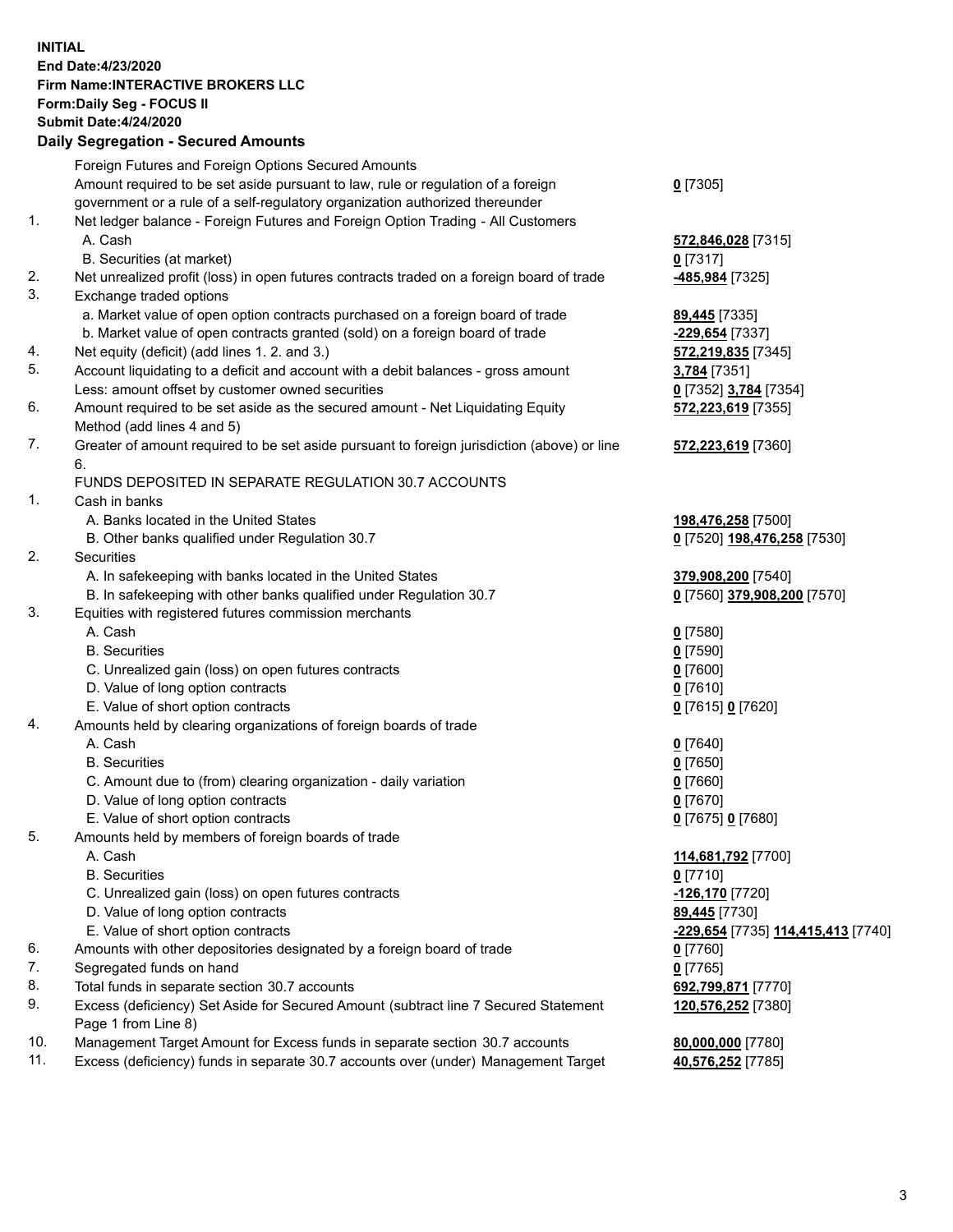**INITIAL End Date:4/23/2020 Firm Name:INTERACTIVE BROKERS LLC Form:Daily Seg - FOCUS II Submit Date:4/24/2020 Daily Segregation - Segregation Statement** SEGREGATION REQUIREMENTS(Section 4d(2) of the CEAct) 1. Net ledger balance A. Cash **6,191,708,228** [7010] B. Securities (at market) **0** [7020] 2. Net unrealized profit (loss) in open futures contracts traded on a contract market **-47,145,776** [7030] 3. Exchange traded options A. Add market value of open option contracts purchased on a contract market **421,972,843** [7032] B. Deduct market value of open option contracts granted (sold) on a contract market **-411,346,928** [7033] 4. Net equity (deficit) (add lines 1, 2 and 3) **6,155,188,367** [7040] 5. Accounts liquidating to a deficit and accounts with debit balances - gross amount **80,943,860** [7045] Less: amount offset by customer securities **0** [7047] **80,943,860** [7050] 6. Amount required to be segregated (add lines 4 and 5) **6,236,132,227** [7060] FUNDS IN SEGREGATED ACCOUNTS 7. Deposited in segregated funds bank accounts A. Cash **2,821,079,966** [7070] B. Securities representing investments of customers' funds (at market) **1,804,410,455** [7080] C. Securities held for particular customers or option customers in lieu of cash (at market) **0** [7090] 8. Margins on deposit with derivatives clearing organizations of contract markets A. Cash **513,996,418** [7100] B. Securities representing investments of customers' funds (at market) **1,291,650,464** [7110] C. Securities held for particular customers or option customers in lieu of cash (at market) **0** [7120] 9. Net settlement from (to) derivatives clearing organizations of contract markets **46,309,364** [7130] 10. Exchange traded options A. Value of open long option contracts **421,337,261** [7132] B. Value of open short option contracts **-410,746,642** [7133] 11. Net equities with other FCMs A. Net liquidating equity **0** [7140] B. Securities representing investments of customers' funds (at market) **0** [7160] C. Securities held for particular customers or option customers in lieu of cash (at market) **0** [7170] 12. Segregated funds on hand **0** [7150] 13. Total amount in segregation (add lines 7 through 12) **6,488,037,286** [7180] 14. Excess (deficiency) funds in segregation (subtract line 6 from line 13) **251,905,059** [7190] 15. Management Target Amount for Excess funds in segregation **155,000,000** [7194] 16. Excess (deficiency) funds in segregation over (under) Management Target Amount **96,905,059** [7198]

Excess